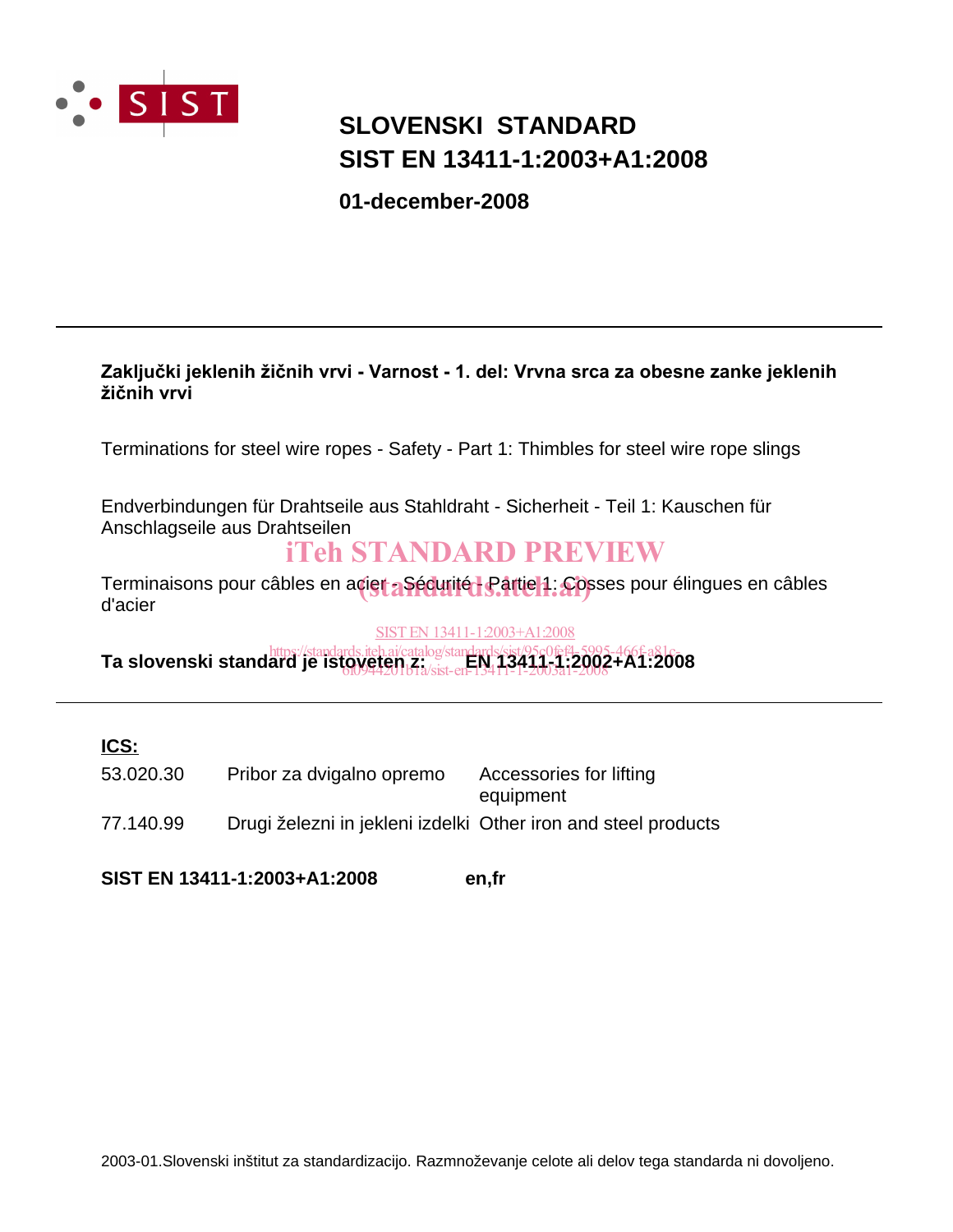# iTeh STANDARD PREVIEW (standards.iteh.ai)

SIST EN 13411-1:2003+A1:2008 https://standards.iteh.ai/catalog/standards/sist/95c0fef4-5995-466f-a81c-6f0944201b1a/sist-en-13411-1-2003a1-2008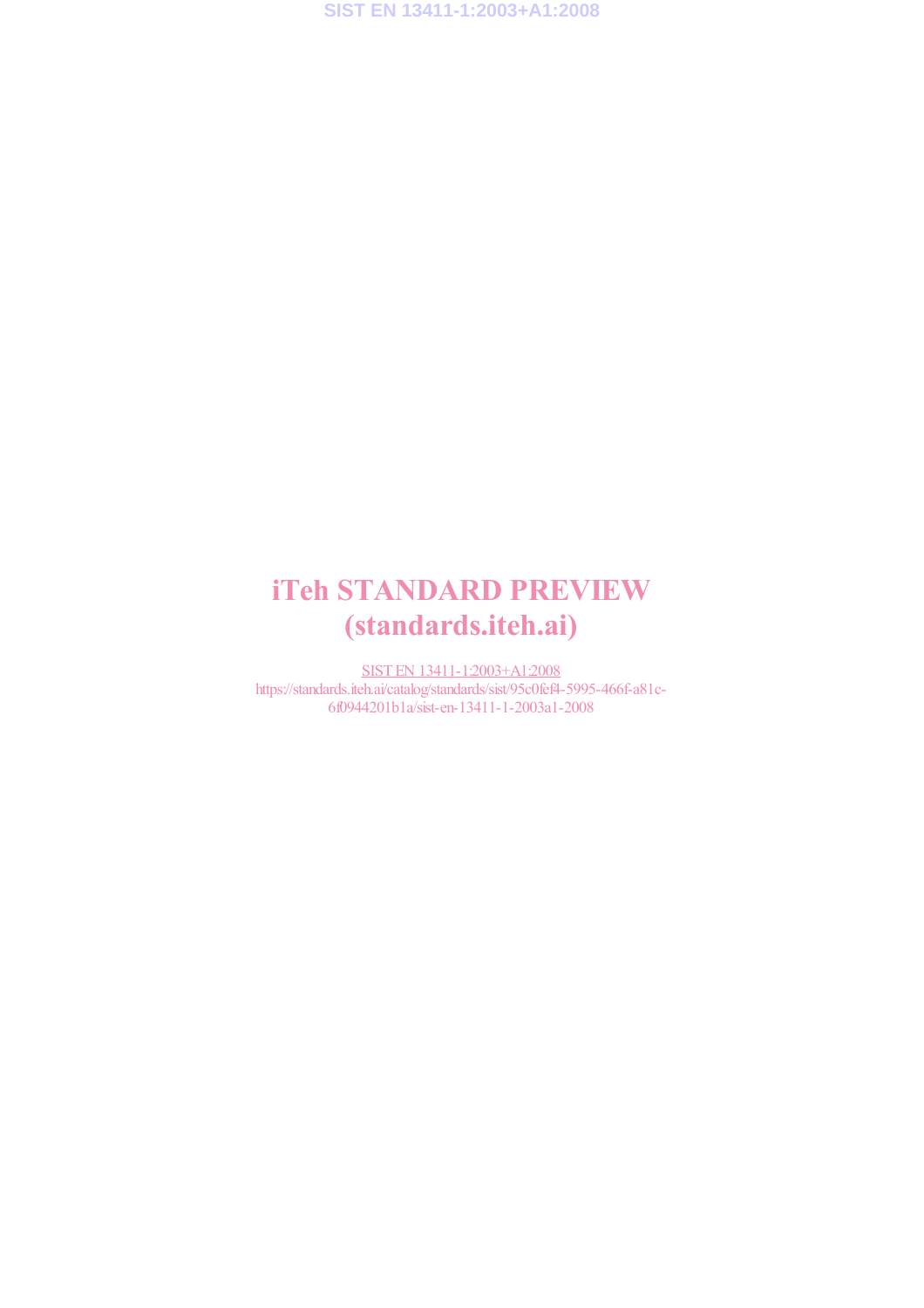# EUROPEAN STANDARD NORME EUROPÉENNE EUROPÄISCHE NORM

# **EN 13411-1:2002+A1**

October 2008

ICS 21.060.70; 53.020.30 Supersedes EN 13411-1:2002

English Version

## Terminations for steel wire ropes - Safety - Part 1: Thimbles for steel wire rope slings

Terminaisons pour câbles en acier - Sécurité - Partie 1: Cosses pour élingues en câbles d'acier

 Endverbindungen für Drahtseile aus Stahldraht - Sicherheit - Teil 1: Kauschen für Anschlagseile aus Drahtseilen

This European Standard was approved by CEN on 11 November 2001 and includes Amendment 1 approved by CEN on 18 September 2008.

CEN members are bound to comply with the CEN/CENELEC Internal Regulations which stipulate the conditions for giving this European Standard the status of a national standard without any alteration. Up-to-date lists and bibliographical references concerning such national standards may be obtained on application to the CEN Management Centre or to any CEN member.

This European Standard exists in three official versions (English, French, German). A version in any other language made by translation under the responsibility of a CEN member into its own language and notified to the CEN Management Centre has the same status as the official versions. official versions.

CEN members are the national standards **bodies of Austria, Belgium, Bulgaria, Cypr**us, Czech Republic, Denmark, Estonia, Finland,<br>Erange, Cermany, Creese, Hungany, Jeeland, Ireland, Italy, Labyja, Lithuania, Luxembeurg, Ma France, Germany, Greece, Hungary, Iceland, Ireland, Italy, Latvia, Lithuania, Luxembourg, Malta, Netherlands, Norway, Poland, Portugal, Romania, Slovakia, Slovenia, Spain, Sweden, Switzerland and United Kingdom. SIST EN 13411-1:2003+A1:2008

https://standards.iteh.ai/catalog/standards/sist/95c0fef4-5995-466f-a81c-6f0944201b1a/sist-en-13411-1-2003a1-2008



EUROPEAN COMMITTEE FOR STANDARDIZATION COMITÉ EUROPÉEN DE NORMALISATION EUROPÄISCHES KOMITEE FÜR NORMUNG

**Management Centre: rue de Stassart, 36 B-1050 Brussels**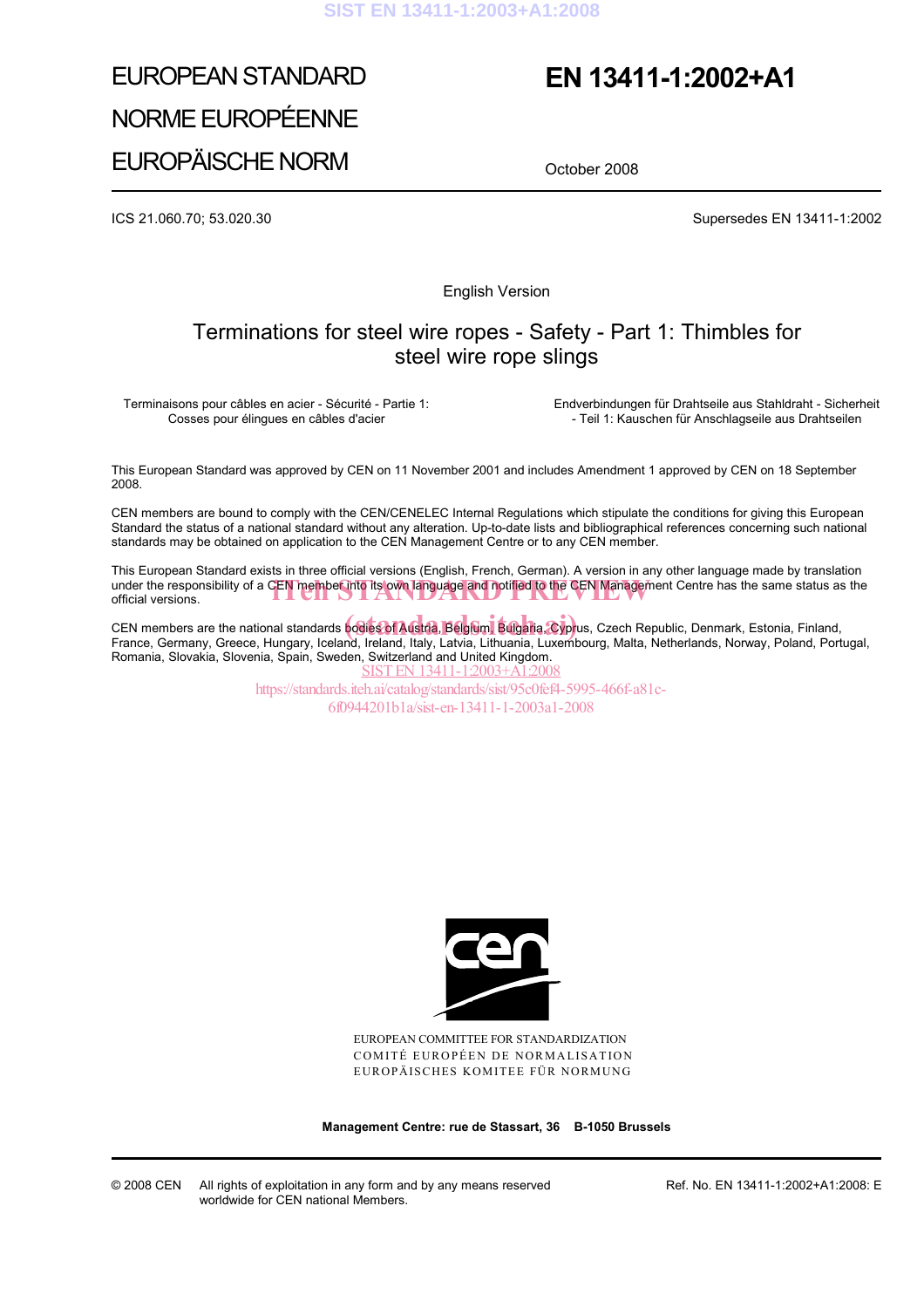## EN 13411-1:2002+A1:2008 (E)

| 1                                                                                                                                                                                                      |  |  |  |  |  |  |
|--------------------------------------------------------------------------------------------------------------------------------------------------------------------------------------------------------|--|--|--|--|--|--|
| $\mathbf{2}$                                                                                                                                                                                           |  |  |  |  |  |  |
| 3                                                                                                                                                                                                      |  |  |  |  |  |  |
| 4                                                                                                                                                                                                      |  |  |  |  |  |  |
|                                                                                                                                                                                                        |  |  |  |  |  |  |
| 5<br>5.1<br>5.2<br>5.3                                                                                                                                                                                 |  |  |  |  |  |  |
| 5.4                                                                                                                                                                                                    |  |  |  |  |  |  |
| 6<br>6.1<br>6.1.1<br>6.1.2<br>6.2<br>6.3<br>6.4                                                                                                                                                        |  |  |  |  |  |  |
| 7                                                                                                                                                                                                      |  |  |  |  |  |  |
| Annex ZA (informative) M Relationship between this European standard and the Essential                                                                                                                 |  |  |  |  |  |  |
| Annex ZB (informative) M Relationship between this European standard and the Essential<br>Requirements of EU Directive 2006/42/EC Mandards/sist/05c0fef4-5995-466f-a81c-----------------------------10 |  |  |  |  |  |  |
|                                                                                                                                                                                                        |  |  |  |  |  |  |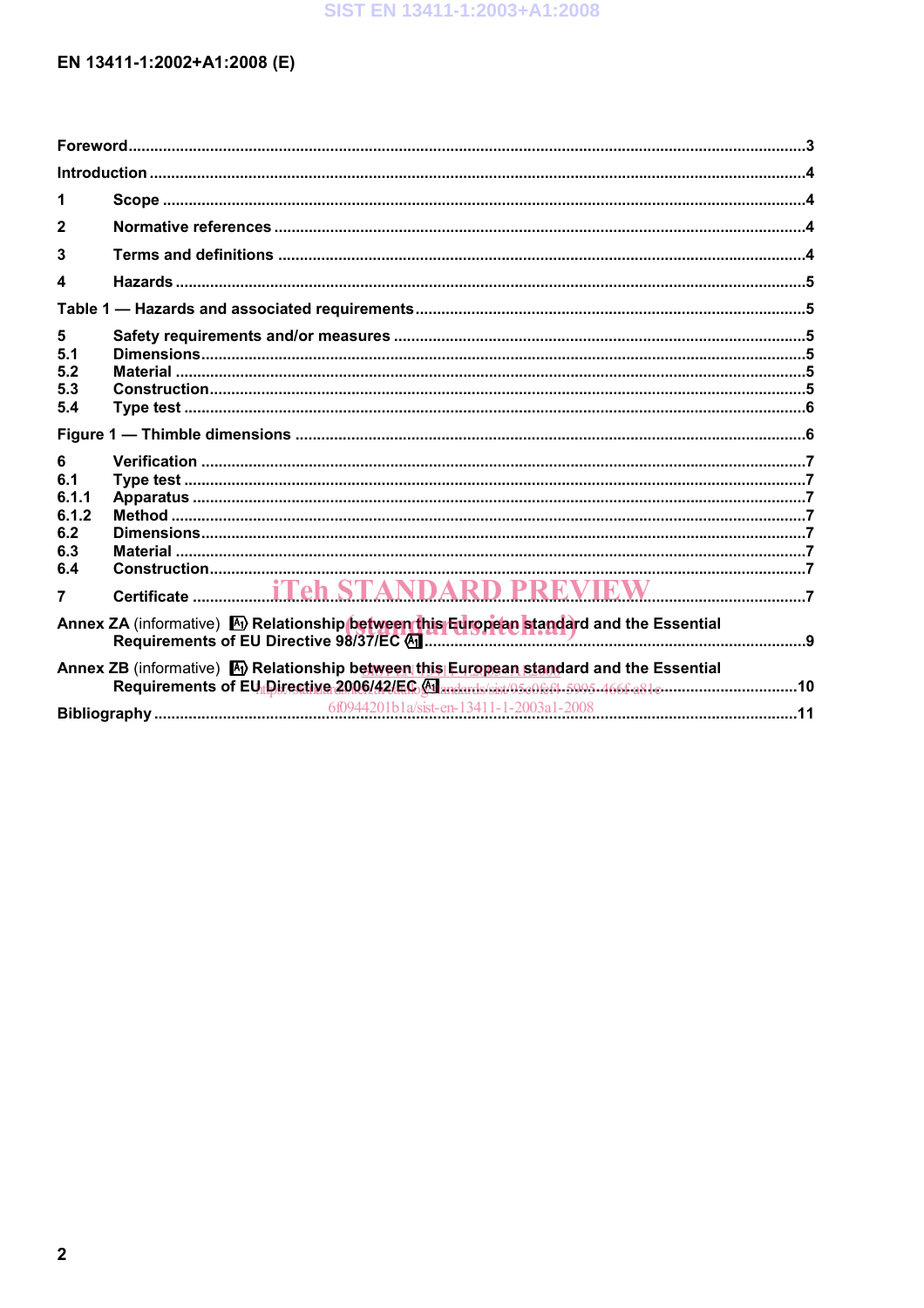## **Foreword**

This document (EN 13411-1:2002+A1:2008) has been prepared by Technical Committee CEN/TC 168 "Chains, ropes, webbing, slings and accessories - Safety", the secretariat of which is held by BSI.

This European Standard shall be given the status of a national standard, either by publication of an identical text or by endorsement, at the latest by April 2009, and conflicting national standards shall be withdrawn at the latest by December 2009.

This document supersedes EN 13411-1:2002.

This document includes Amendment 1, approved by CEN on 2008-09-18.

The start and finish of text introduced or altered by amendment is indicated in the text by tags  $\mathbb{F}_1$ .

This document has been prepared under a mandate given to CEN by the European Commission and the European Free Trade Association, and supports essential requirements of EU Directive(s).

 $\ket{\mathbb{A}}$  For relationship with EU Directive(s), see informative Annexes ZA and ZB, which are integral parts of this document.  $(A<sub>1</sub>)$ 

The other Parts of this European Standard are: **ARD PREVIEW** Part 2: Splicing of eyes for steel wire rope slings Part 3: Ferrule secured eyes Part 4: Metal and resin socketing Part 5: Wire rope grips for eyes and iteh.ai/catalog/standards/sist/95c0fef4-5995-466f-a81c-Part 6: Asymmetric wedge socket clevis 1b1a/sist-en-13411-1-2003a1-2008 Part 7: Symmetric wedge socket clevis (standards.iteh.ai) SIST EN 13411-1:2003+A1:2008

According to the CEN/CENELEC Internal Regulations, the national standards organizations of the following countries are bound to implement this European Standard: Austria, Belgium, Bulgaria, Cyprus, Czech Republic, Denmark, Estonia, Finland, France, Germany, Greece, Hungary, Iceland, Ireland, Italy, Latvia, Lithuania, Luxembourg, Malta, Netherlands, Norway, Poland, Portugal, Romania, Slovakia, Slovenia, Spain, Sweden, Switzerland and United Kingdom.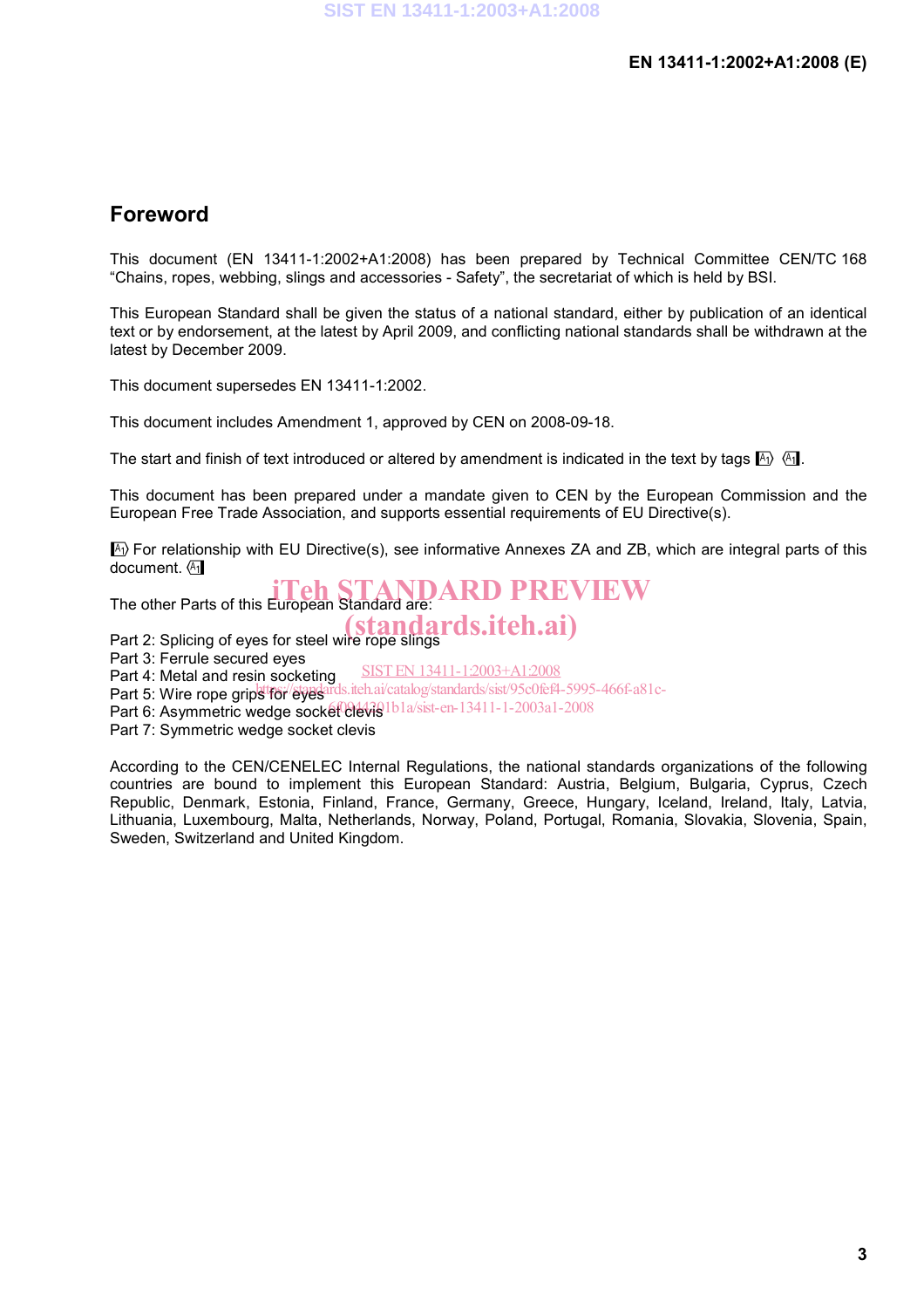### **Introduction**

This European Standard has been prepared to provide a means of conforming with the essential safety requirements of the Machinery Directive and associated EFTA regulations.

Purchasers ordering to this standard are advised to specify in their purchasing contract that the supplier operates a certified quality assurance system applicable to the relevant part of this standard (e.g. EN ISO 9001) to ensure themselves that products claiming to comply consistently achieve the required level of quality.

While producing this standard it was assumed that negotiation occurs between the manufacturer and the user to decide whether the thimble shall have a pointed or truncated end and whether zinc coating is required.

#### **1 Scope**

This European Standard specifies the minimum requirements for non welded general purpose steel thimbles produced from plate having dimensions in accordance with Figure 1. The thimbles are intended to be used in slings made with six or eight strand steel wire ropes from 8 mm to 60 mm diameter complying with EN 12385-4.

Reeving thimbles and solid thimbles are not covered by this standard. iTeh STANDARD PREVIEW

(standards.iteh.ai)

The hazards covered by this standard are identified in clause 4.

SIST EN 13411-1:2003+A1:2008 https://standards.iteh.ai/catalog/standards/sist/95c0fef4-5995-466f-a81c-6f0944201b1a/sist-en-13411-1-2003a1-2008

## **2 Normative references**

This European Standard incorporates by dated or undated reference, provisions from other publications. These normative references are cited at the appropriate places in the text, and the publications are listed hereafter. For dated references, subsequent amendments to or revisions of any of these publications apply to this European Standard only when incorporated in it by amendment or revision. For undated references the latest edition of the publication referred to applies (including amendments).

EN 292-2:1991/A1:1995, Safety of machinery - Basic concepts, general principles for design - Part 2: Technical principles and specifications (Amendment 1:1995).

EN 1050:1996, Safety of machinery - Principles for risk assessment.

EN 10025, Specification for hot rolled products of non-alloy structural steels - Technical delivery conditions (includes amendment A1:1993).

EN 12385-1:2002, Steel wire ropes – Safety - Part 1: General requirements.

prEN 12385-2, Steel wire ropes – Safety - Part 2: Definitions, designation and classification.

EN 12385-4:2002, Steel wire ropes – Safety - Part 4: Stranded ropes for general lifting applications.

#### **3 Terms and definitions**

For the purpose of this European Standard, the terms and definitions given in prEN 12385-2 together with the following apply.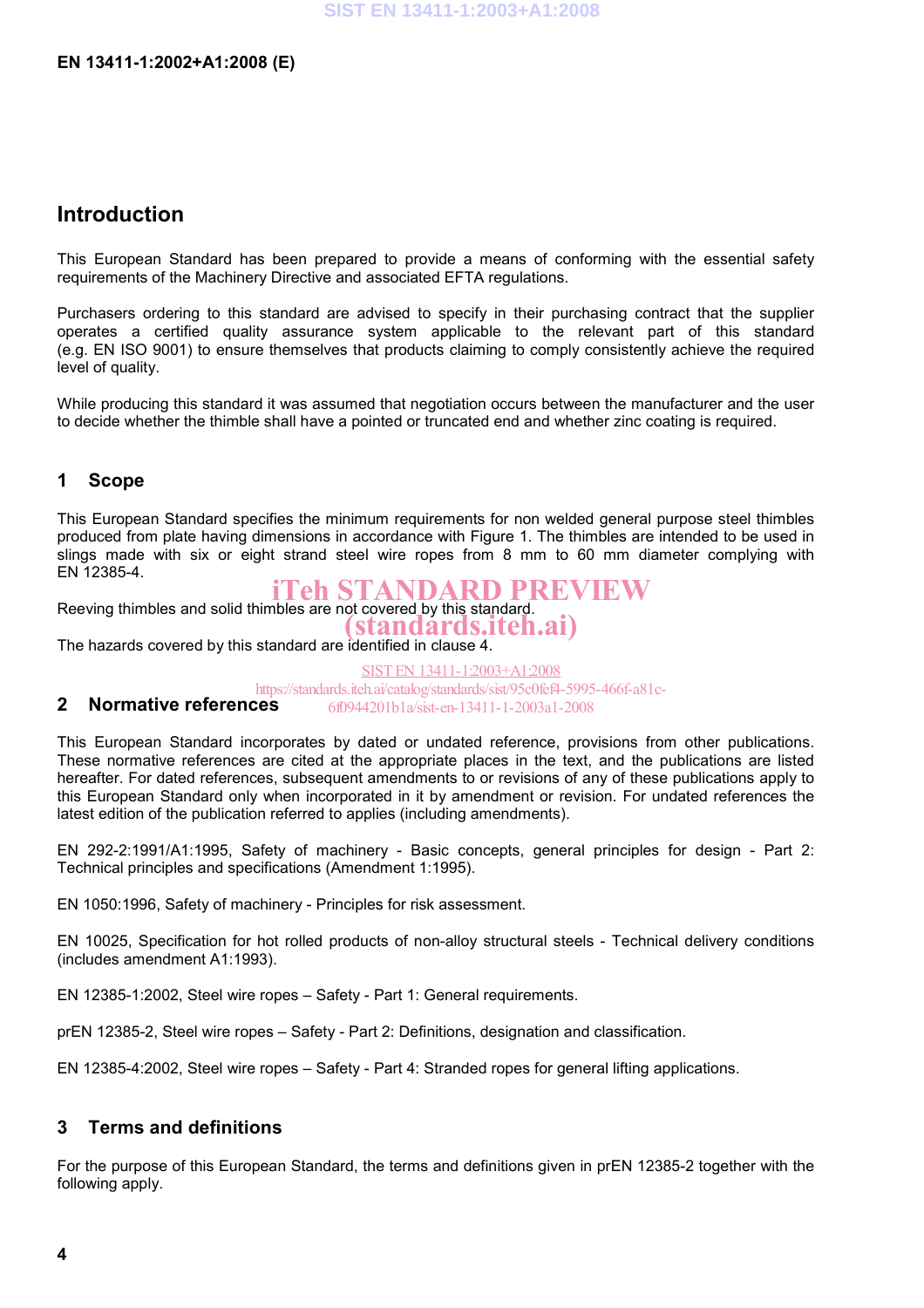#### **3.1**

#### **nominal size (of a thimble)**

size of the nominal diameter of the rope (*d*) for which the thimble has been primarily designed

#### **4 Hazards**

This clause contains the hazards and hazardous situations, as far as they are dealt with in this European Standard, identified by risk assessment significant for this type of machinery and which requires action to eliminate or reduce risk.

Accidental release of a load, or release of a load due to failure of a steel thimble puts at risk, either directly or indirectly, the safety or health of those persons within the danger zone.

In order to provide the necessary strength of steel thimble this standard gives requirements for the design, manufacture and testing to ensure the specified levels of performance are met.

Errors in the fitting of accessories can also lead to premature failure and this standard contains dimensional requirements to allow correct fit.

Table 1 contains all the hazards, which require action to reduce risk identified by risk assessment as being specific and significant for general purpose steel thimbles.

# **THE STANDARD PREVIEW**

| Hazards identified in annex $A \rightarrow$ |                   | Relevant clause of annex A of                          | Relevant clause/subclause of |  |  |  |
|---------------------------------------------|-------------------|--------------------------------------------------------|------------------------------|--|--|--|
| of EN 1050:1996                             |                   | EN 292-2:1991/A1:1995                                  | this standard                |  |  |  |
|                                             | Mechanical hazard | SIST EN 13411-1:2003-A1:2008                           |                              |  |  |  |
|                                             | due to inadequacy | .iteh.ai/catalog/standard3/3s995c0fef4-5995-466f-a81c- |                              |  |  |  |
|                                             | of strength       | 6f0944201b1a/sist-en-1441 ?- P-2003a1-2008             |                              |  |  |  |
|                                             |                   | 4.2.4                                                  | 5.4                          |  |  |  |
| 10.4                                        | Errors of fitting | 1.5.4                                                  | 5.1                          |  |  |  |
|                                             | hazard            |                                                        | 5.2                          |  |  |  |

#### **5 Safety requirements and/or measures**

#### **5.1 Dimensions**

The dimensions of any size of thimble shall comply with Figure 1.

#### **5.2 Material**

The material from which the thimbles are to be formed shall be steel conforming to EN 10025.

NOTE If the thimble is surface coated with zinc, the amount should be at least 120 g/m2 and should be applied in accordance with ISO 1461.

#### **5.3 Construction**

Thimbles shall be free from any flaws or defects.

NOTE A small gap at the joint may be tolerated.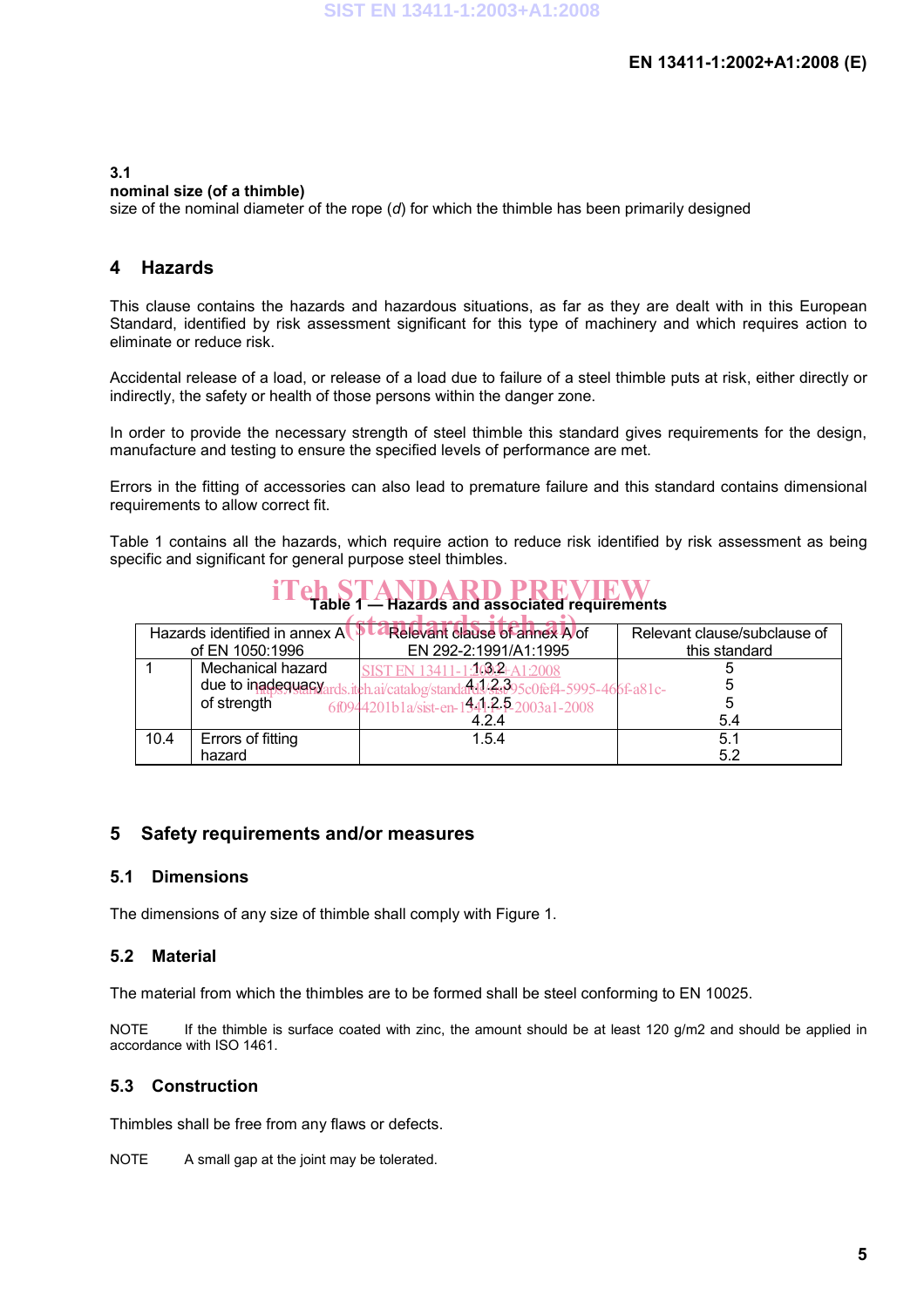#### **EN 13411-1:2002+A1:2008 (E)**

NOTE 2 There is no requirement regarding whether thimbles should be pointed or not (see Figure 1), and this should be subjected to agreement between the purchaser and the manufacturer, see introduction.

Thimbles shall be capable of being opened and closed once without the application of heat, wide enough to allow insertion of a component of 1,5 times the nominal rope diameter.

#### **5.4 Type test**

A type test shall demonstrate that the design, material and method of manufacture of the thimble having dimensions meeting the requirements of this standard can withstand the maximum loading conditions likely to be imposed upon it under normal conditions of use.

Any change, for example in the material specification, method of manufacture or critical dimensions, likely to affect the safety of the thimble, shall require that the type test in 6.1.2 be undertaken on the modified thimble.

After testing in accordance with 6.1.2 and with the load removed, any permanent reduction measured in dimension 1 of Figure 1 shall not exceed 15 % of its original value.



**Key** 

1 2,5 to 3,5 x d 2 1,5 to 2 x dimension 1 *d* = nominal rope diameter  $\alpha_{\rm K} \leq 50^{\circ}$